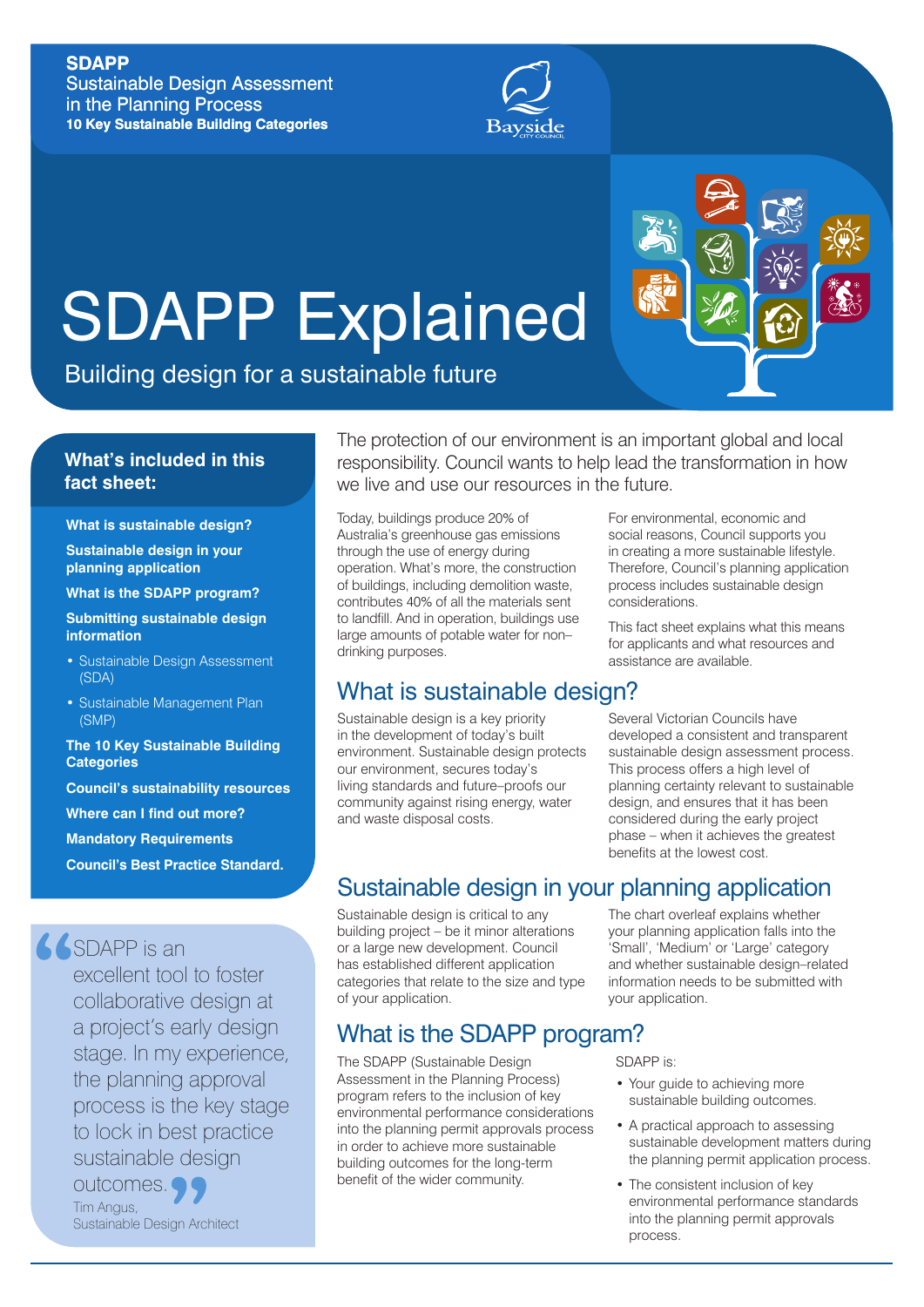

# Submitting sustainable design information

# Submitting sustainable design information

All applicants are encouraged to consider the 10 Key Sustainable Building Categories within their design. However, Council will request certain applications (based on size) to specifically address these criteria. On the back page of this fact sheet you will find an overview of these categories and relevant design considerations. Council has also developed detailed fact sheets for each of these categories, highlighting the key benefits and strategies to implementing them.

# Sustainable Design Assessment (SDA)

## **When is an SDA requested?**

An SDA is required for medium developments, comprising of two to nine residential dwellings or 100m<sup>2</sup> to 1000m<sup>2</sup> of non–residential Gross Floor Area (GFA).

#### **What is an SDA?**

An SDA is a simple sustainability assessment of a proposed design at the planning stage. The assessment will support your planning application by showing how you intend to address the 10 Key Sustainable Building Categories.

Regardless of the formal requirements of the planning scheme, we encourage you to strive for excellence, creativity and innovation . By using free web–based tools, such as BESS, combined with a brief description of how the project responds to the above categories, you can easily demonstrate that your project meets Council's best practice standards for sustainable design. Generally, an SDA can be prepared by the applicant and it is not necessary to engage a sustainability expert.

Please also refer to the SDA guidelines and resources on our website for further information.

# **Sustainable** Management Plan (SMP)

## **When is an SMP required?**

An SMP is required for all larger developments, comprising of ten or more residential dwellings or more than 1000m2 of non–residential Gross Floor Area (GFA).





#### **What is an SMP?**

An SMP is a detailed sustainability assessment of a proposed design at the planning stage. An SMP identifies beneficial, easy to implement and best practice sustainability initiatives. It addresses the 10 Key Sustainable Building Categories and demonstrates that a holistic sustainable design review has been undertaken during a project's early design stage.

In relation to these categories, an SMP must:

• identify relevant sustainability targets or performance standards

• document the means by which the appropriate target or performance will be achieved.

The nature of larger developments provides the opportunity for increased environmental benefits and the opportunity for major resource savings. Hence, greater rigour in investigation is justified. It may be necessary to engage a sustainability professional to prepare an SMP.

Please also refer to the SMP guidelines and resources on our website for further information.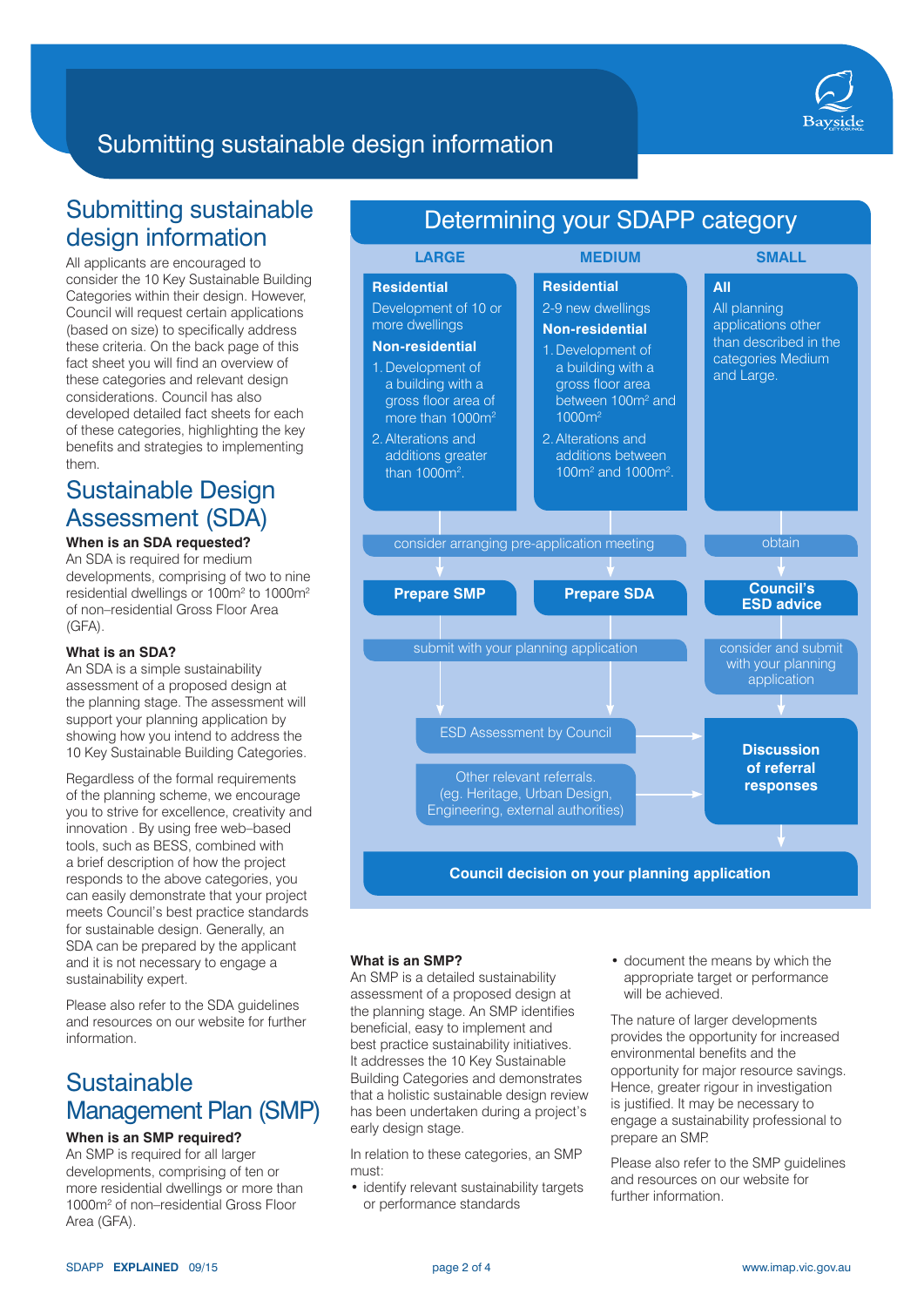

# The 10 Key Sustainable Building Categories

### **1.0 Indoor Environment Quality**

Objective: to achieve a healthy indoor environment quality for the wellbeing of building occupants. Examples of design decisions:

- daylight
- thermal comfort
- natural ventilation.

#### **2.0 Energy Efficiency 2.1 Sunshading**

Objective: to ensure the efficient use of energy, to reduce total operating greenhouse emissions and to reduce energy peak demand.

Examples of design decisions:

- effective shading
- building fabric enhanced above the minimum Building Code of Australia (BCA) requirements
- efficient heating and cooling services.

## **3.0 Water Efficiency**

Objective: to ensure the efficient use of water, to reduce total operating potable water use and to encourage the appropriate use of alternative water sources.

Examples of design decisions:

- use efficient fixtures and fittings
- avoid the use of mains water for landscape irrigation
- re–use water (e.g. greywater).

### **4.0 Stormwater Management 4.1 Site Permeability**

Objective: to reduce the impact of stormwater run-off, to improve the water quality of stormwater run-off. to achieve best practice stormwater quality outcomes and to incorporate the use of water sensitive urban design, including rainwater re–use. Examples of design decisions:

- minimise watercourse pollution
- maximise stormwater capture
- maximise onsite rainwater re-use (e.g. for flushing toilets and irrigation).

## **5.0 Building Materials**

Objective: to minimise the environmental impacts of materials used by encouraging the use of materials with a favourable lifecycle assessment: Examples of design decisions

- embodied energy of materials
- use of materials with recycled content
- future recyclability of materials.

## **6.0 Transport**

Objective: to minimise car dependency and to ensure that the built environment is designed to promote the use of public transport, walking and cycling. Examples of design decisions:

- providing convenient and secure bike storage
- providing access to showers and lockers at work
- Green Travel Plan for residents, visitors and staff.

### **7.0 Waste Management**

Objective: to ensure waste avoidance reuse and recycling during the construction and operation stages of development.

Examples of design decisions:

- preparation of a construction Waste Management Plan
- adoption of a demolition and construction material recycling target
- preparation of a operational Waste Management Plan.

#### **8.0 Urban Ecology 8.1 GreenRoofs, Walls and Facades**

Objective: to protect and enhance biodiversity and to encourage the planting of indigenous vegetation. Examples of design decisions:

- maintaining / enhancing the site's ecological value
- creating resident amenity
- encourage biodiversity areas.

## **9.0 Innovation 9.1 Melbourne Climate**



Objective: to encourage innovative technology, design and processes in all development, so as to positively influence the sustainability of buildings. Examples of design decisions:

- significant enhancements of best practice sustainable design standards
- introduction of new technology
- good passive design approach.

## **10.0 Construction and Building Management**

Objectives: to encourage a holistic and integrated design and construction process and ongoing high performance. Examples of design decisions:

- Building Users Guide that explains a building's sustainable design principles
- preparation of operation Environmental Management Plan
- contractor has valid ISO14001 (environmental management) accreditation.

### **ESD Tools**

What are ESD Tools? Why use them? Voluntary or mandatory? Which tool for SDAPP? An overview of the following tools:

- BESS
- STORM
- MUSIC
- Green Star
- NatHERS
- NABERS